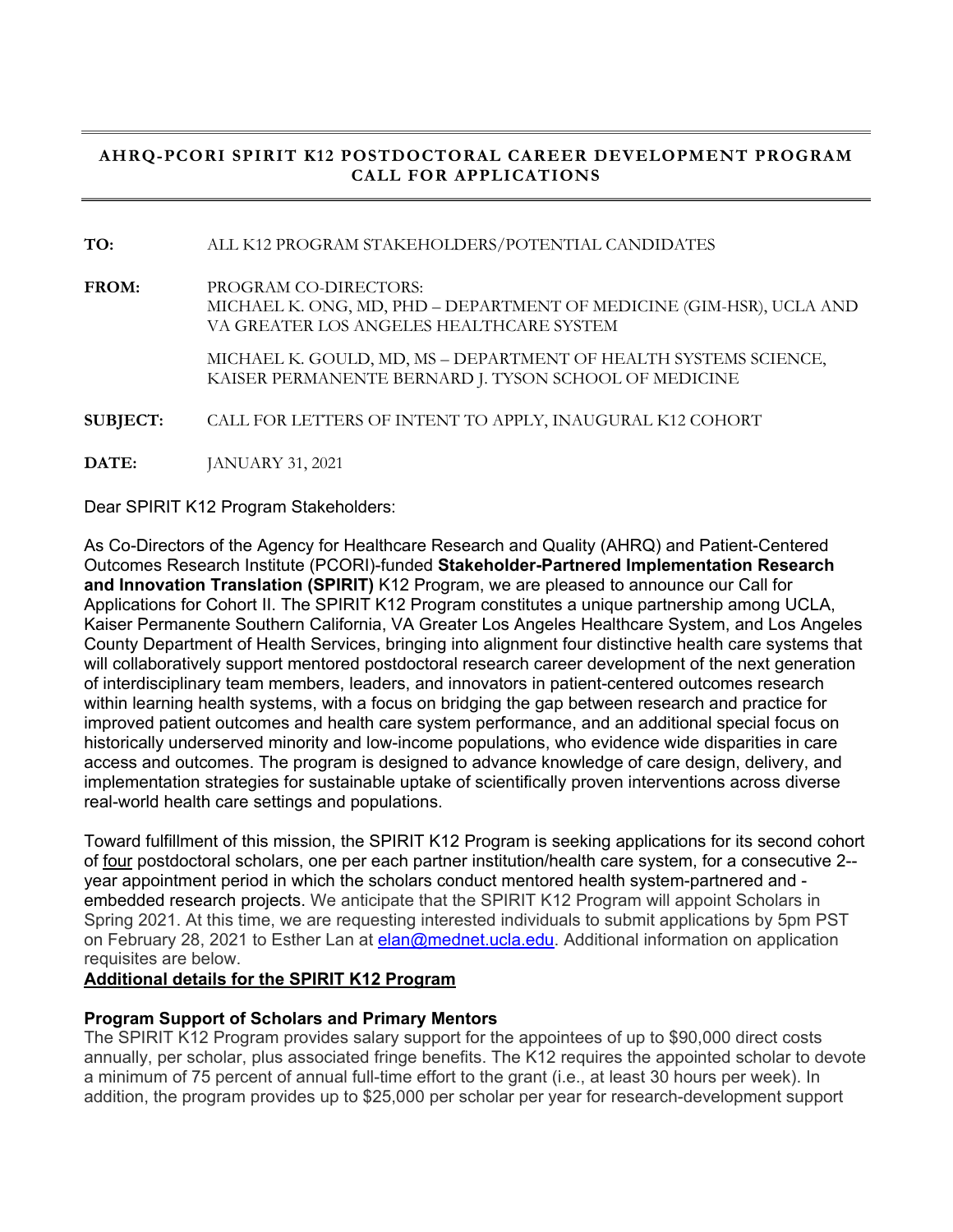costs such as travel to scientific meetings; consultant costs; research supplies; reimbursement of patient participation costs; equipment, tuition, fees, and books related to didactic courses or career development.

The SPIRIT K12 Program provides up to \$5,000 direct costs annually in salary and fringe benefit support solely for the primary research mentor of each appointed scholar. Our program recommends a multiple-mentor model, the Scholarship Oversight Committee (SOC), composed of the primary research mentor, and an executive or C-Suite mentor/adviser from the health care system in which the project will be conducted who will provide career advice and counsel. The latter mentor (if not already identified in the application) will be assigned to the scholar in collaborative deliberation with the SPIRIT K12 Executive Steering Committee, the main governing body of the program, on which the two Program Co-Directors, Drs. Michael Ong and Michael Gould, serve as co-chairs. Additional mentors may also be recommended or included, such as an additional research mentor from outside of the scholar's home department to foster interdisciplinary perspective on learning health system research,

### **Program Eligibility**

In keeping with general Health and Human Services requirements for federally funded institutional postdoctoral training and career development programs, the SPIRIT K12 Program is open to any scholar (1) who holds one or more clinical or non-clinical doctoral degrees (including but not limited to MD, PhD, MD/PhD, ScD, DrPH, PsyD, PharmD, DO, DC, ND, DDS, DMD, DNS, DVM, OD, DPM, EngD, DPT, OTD, DSW, or equivalent doctoral degree at the time of appointment); (2) who can document a commitment to a research career in health services and patient-centered outcomes, clinical epidemiology, and/or dissemination and implementation and to conducting research within learning health systems focused on translation of findings into patient-centered care; and (3) who is a U.S. citizen or non-citizen national, or lawfully admitted for permanent residence (i.e., in possession of a currently valid Alien Registration Receipt Card I-155 or other legal verification of such status). Individuals on temporary visas are not eligible. Candidates from underrepresented racial and ethnic groups, those with disabilities, and/or individuals from economically or educationally disadvantaged backgrounds are strongly encouraged to apply.

The research experience of the candidates selected for support under this program should resemble, in career level, those supported by the individual Mentored Clinical Scientist Development Award (K08), the Mentored Research Scientist Development Award (K01), the Mentored Patient-Oriented Career Development Award (K23), or postdoctoral trainees and fellows appointed to F32 or T32 grants or eligible for K99 grants. Candidates must be able to commit a minimum of nine person-months (75% of full-time professional effort) conducting research career development activities associated with this award for a 2- or 3-year period. The remaining three months (25% effort) can be divided among other research, clinical, and teaching activities but only if these activities are consistent with the goals of the candidate's development into an independent investigator. All scholars appointed to the SPIRIT K12 can move on to individual mentored career development support grants upon completion of their 2- or 3-year appointment on the K12 grant. Any scholar appointed to an AHRQ-supported K12 program or an AHRQ-supported individual mentored career development may not exceed a total of five years of AHRQ mentored career development support. Scholars are NOT allowed to reduce their level of effort below 75% over the course of their respective K12 appointment periods.

Individuals are eligible for appointment as a K12 scholar if they have been, or currently are the PD/PI of a NIH or AHRQ R36, F31, or F32 grant, or a federal or non-federal award that duplicates the provisions or research goals of these grants, and otherwise meet all other eligibility criteria. The scholar will have to terminate the existing award before being appointed to the K12. Individuals are also eligible to be scholar candidates if they have been or currently are the PD/PI of a NIH or AHRQ R03 or R21 grant, or a federal or non-federal award that duplicates the provisions or research goals of a R03 or R21 grant.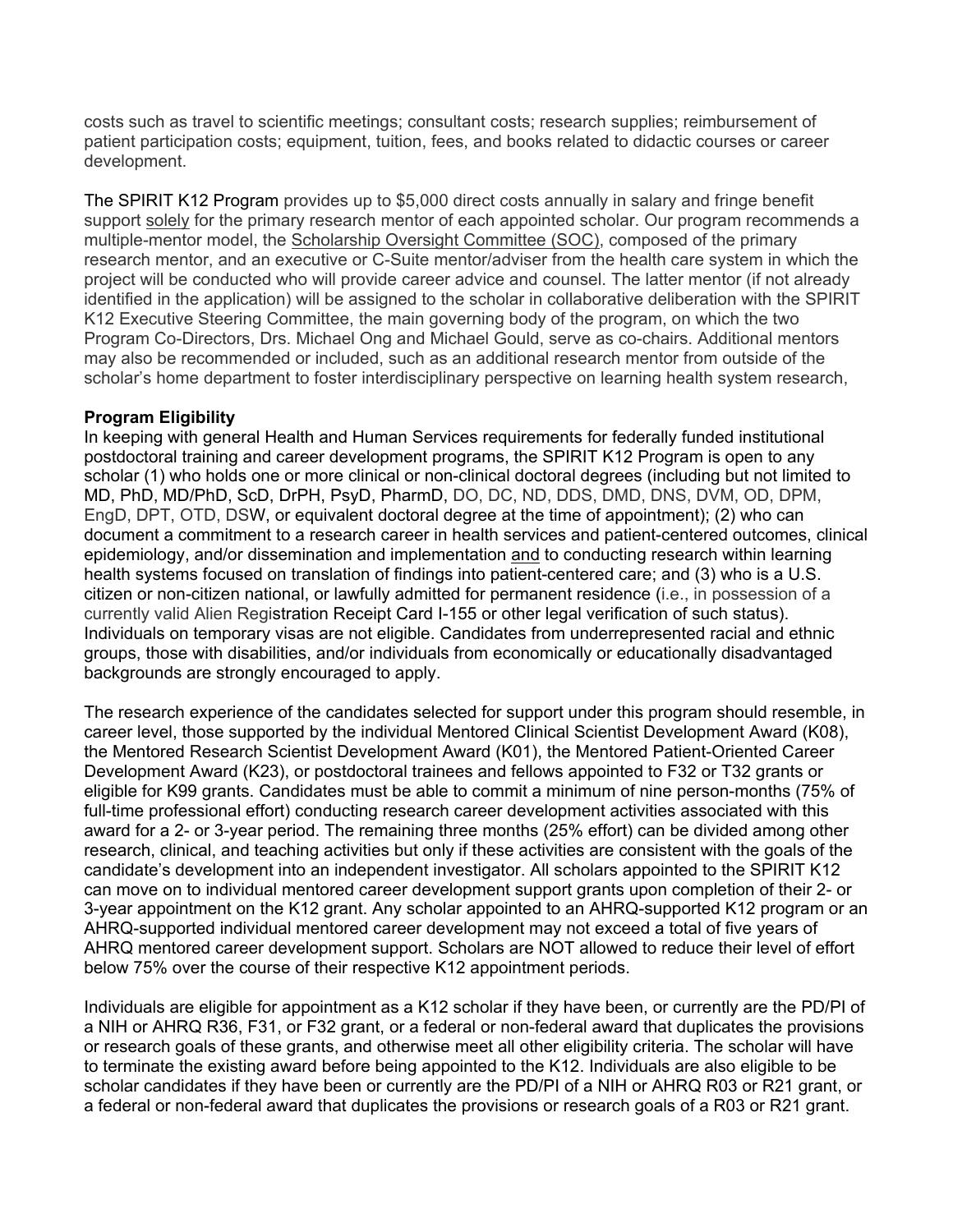Individuals are NOT eligible to be K12 scholar candidates if they:

- Have simultaneously submitted or have an application pending peer review for any other federal career development award (e.g., K08, K23, CTSA KL2), or a research project grant (R01). However, individuals may concurrently submit an application for an AHRQ or NIH Small Grant (R03) or Exploratory/Developmental Grants (R21);
- Have simultaneously submitted or have an application pending peer review for any non-federal research grant, contract, or cooperative agreement over \$100,000 direct costs per year;
- Have been or are currently a PD/PI on any other federal mentored career development awards;
- Have been or are currently supported on another institutional K12 grant or KL2 (or similar grant);
- Have been or are currently a PD/PI on a federal research grant (such as R01, R29, P01) or subproject leaders on Program Project (P01) and Center Grants (P50); and/or
- Have been or are currently a PD/PI on peer-reviewed non-federal research grants, contracts, or cooperative agreements over \$100,000 direct costs per year.

**Please Note:** once the SPIRIT K12 Program Executive Steering Committee has identified all four scholars for Cohort II, the candidates must be approved by the AHRQ K12 program officer prior to making/finalizing any appointment to the grant. The purpose of the AHRQ-PCORI K12 Program is to train scholars to have the skills to support and lead efforts to apply patient-centered outcomes research (PCOR) methods and conduct PCOR research in a learning health system and to facilitate rapid implementation of evidence that will improve quality of care and patient outcomes. As such, the AHRQ K12 program officer must verify, for each selected SPIRIT K12 applicant, that both (a) the training/career development plan and (b) the proposed research project have a focus on patientcentered outcomes research and conducting research within a learning health system.

# **Application Requisites**

The following elements are required for the application:

- (1) SPIRIT K12 application front sheet (supplied as an interactive PDF form) for applicant identification and contact information, identification of the Primary Mentor of the proposed research project and two other professional references who will be providing Letters of Support, and statement of non-delinquency on federal debt
- (2) Current NIH format Biosketches of applicant and primary research mentor
- (3) Current CV, with educational background and work history not otherwise covered in the **Biosketch**
- (4) Other Support documentation for candidate and primary mentor
- (5) Short research proposal, utilizing NIH font and type point specifications as well as half-inch margins, and including no more than a half-page for Specific Aims and a maximum 3-page overview of the Research Strategy: Significance, Innovation, and Approach. The scholar's research proposal *must have a focus on patient-centered outcomes and conducting research within a learning health system.* If accepted into the SPIRIT K12 Program, each appointee will further refine and develop the research proposal in collaboration with his/her Scholarship Oversight Committee (SOC) and the Executive Steering Committee within the initial 6 months of the appointment period, and then proceed to project execution for the duration of the appointment period. SPIRIT K12-appointed scholars will be strongly encouraged to apply for independent research grant support (e.g., R01, R21, R03), as next-generation K12 projects, before the end of their final year of appointment to the program.
- (6) Individual Development Plan (IDP) and Career Goals. Each scholar must summarize his or her short-term (IDP covering the period of the K12 appointment period) and long-term (5–10 years